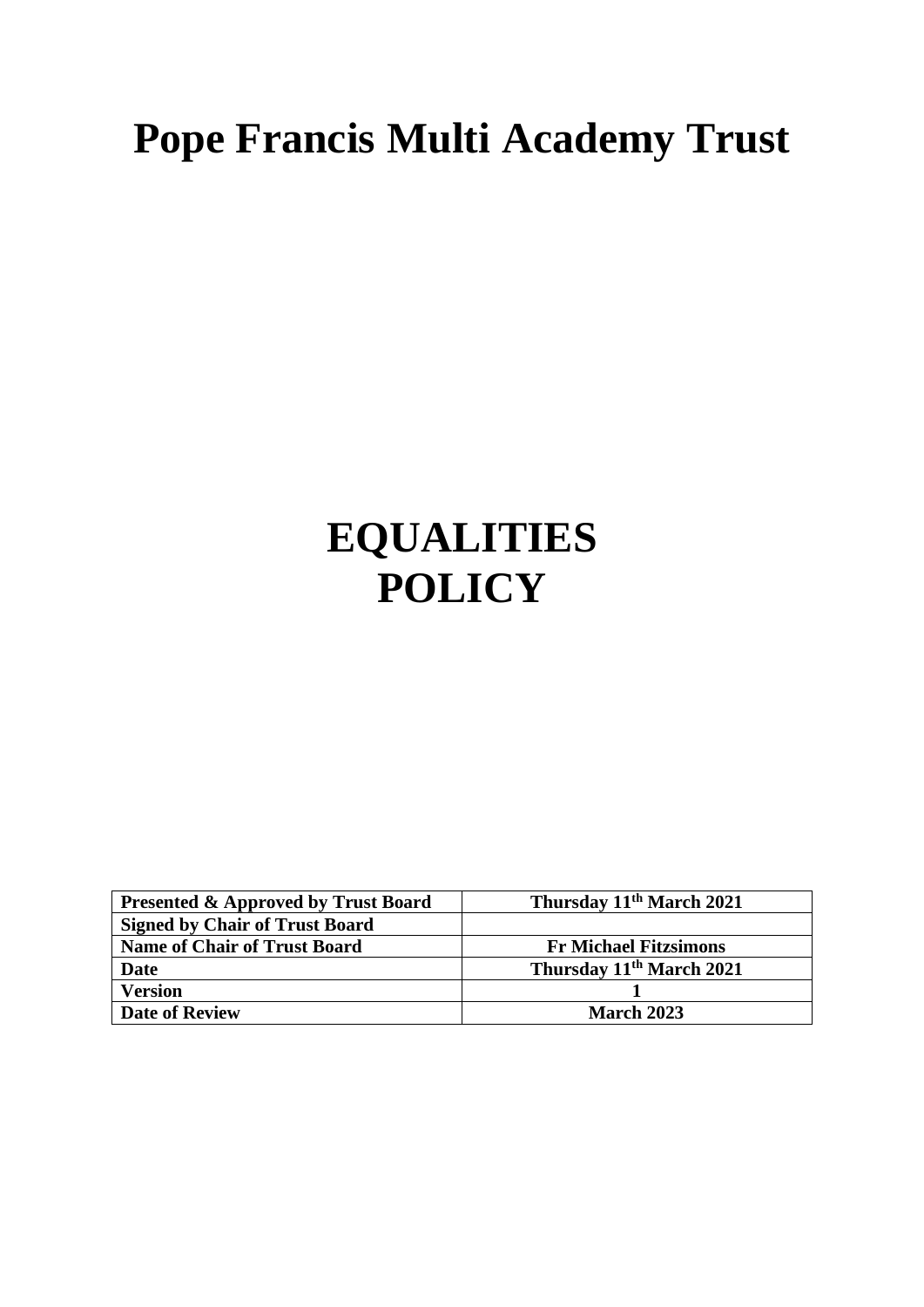# **Equality Scheme**

The Trust aims:

- To develop the whole child ensuring gospel values drive their aspiration to serve their communities throughout their lives.
- To ensure the long term sustainability and continuity of Catholic education in the local community.
- To provide excellent high quality education and experiences for all those who desire a Catholic education, within the context of our changing society.
- To foster a sense of collaborative learning and sharing for all across Trust schools valuing the contributions of staff, governors and parents.

# **Ethos, Vision & Values**

Schools within The Pope Francis Academy Trust are places where mercy is freely given; where everyone is welcome, loved, forgiven and encouraged to live the good life of the Gospel.

Therefore, inclusiveness is at the heart of our Equality Policy.

The Pope Francis Academy Trust is committed to ensuring equal treatment of all its employees, students and any others involved in the school community, regardless of race, religion, gender, opportunity, sexuality, gender identity, beliefs or with any form of disability.

The definition of disability is subject to current government legislation.

# **Public Sector Equality Duty**

The Public Sector Equality Duty requires the Trust's schools to publish information about Equalities. The Equality Act 2010 clearly defines seven groups of people who are considered under the legislation to have direct protection from the framework of the Public Sector Equality Duty (PSED).

The Trust's schools strong and historic Christian Ethos, Gospel Values and community involvement lead them to be committed to creating and sustaining an environment of mutual tolerance, respect, dignity and good relations.

Gospel values commit the Trust's schools to protect vulnerable groups and guard against discrimination, harassment and victimisation in any form.

This viewpoint mirrors directly the three General Duties of the PSED.

# **The General and Specific Duties of the Public Sector Equality Duty – Equality Act 2010**

# **General Duties**

The three aims of the Public Sector Equality Duty are:

- Eliminate unlawful discrimination, harassment and victimisation and other conduct prohibited by the Act.
- Advance equality of opportunity between people who share a protected characteristic and those who do not.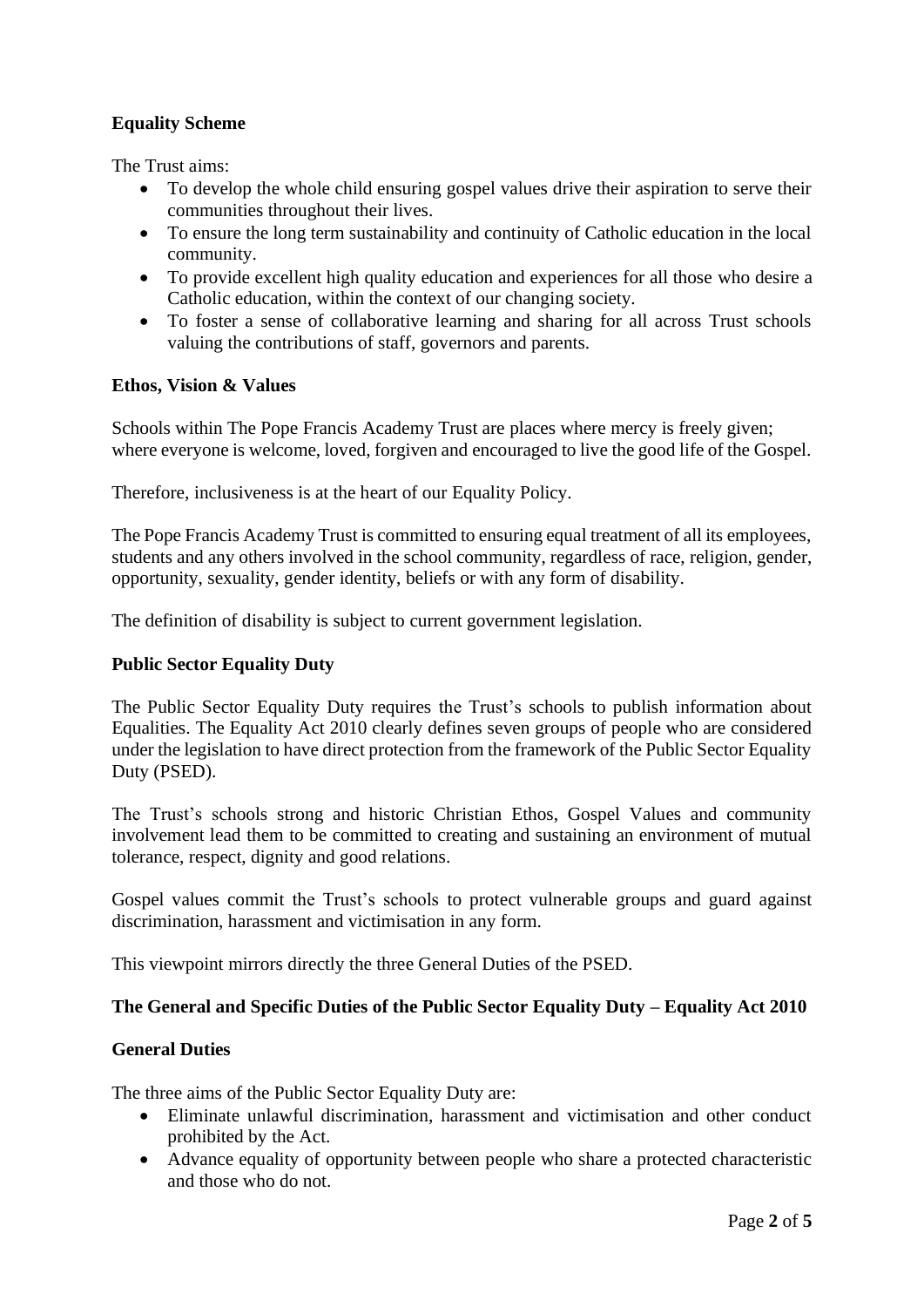• Foster good relations between people who share a protected characteristic and those who do not.

# **Specific Duties Information to be published**

- Please refer to St Edmund Arrowsmith Equalities policy & report
- Please refer to the Salesian Academy of St John Bosco Equalities policy & report

# **How the Trust will meet the General Duty & Specific Duty**

The production of an Equality Scheme provides the Trust with a framework for integrating equality into all aspects of life in Trust Schools and demonstrates how it is seeking to meet the specific duty.

The Trust will actively seek to:

- Promote equality of opportunity for all pupils, staff, parents and stakeholders
- Eliminate harassment and discrimination that is unlawful under the Act
- Promote positive attitudes towards all. This means not representing people in a demeaning way; not pretending they do not exist; and not representing them anywhere at all
- Encourage participation by disabled persons in public life. It is also important to respect the wishes of disabled children in an educational setting so that they do not feel pushed into activities they do not wish to take part in.
- Take steps to take account of disabled persons' disabilities, even where that involves treating disabled persons more favourably than other persons.

# **Equality Objective – Action Plan**

Schools have an Equalities Action Plan, to address the equalities objectives, which is based on the analysis in the Equalities report. All the information and analysis are from the school improvement plans, evaluations and student data relating to each Trust school's information.

Each school uses the information to improve education for all groups in the school.

Students who are underachieving or doing less well have additional provision to ensure improvement.

The vast majority of this information is already used by the schools to develop strategies to ensure that all students are doing well.

Some of the information may show that better could be done within a particular school or across the Trust.

The Trust will use information which tells it to plan better for the future and include these actions in its Equalities Objectives.

# **Involvement of Disabled People in Developing the Scheme**

All staff including those with a disability will complete questionnaires pertaining to equality issues.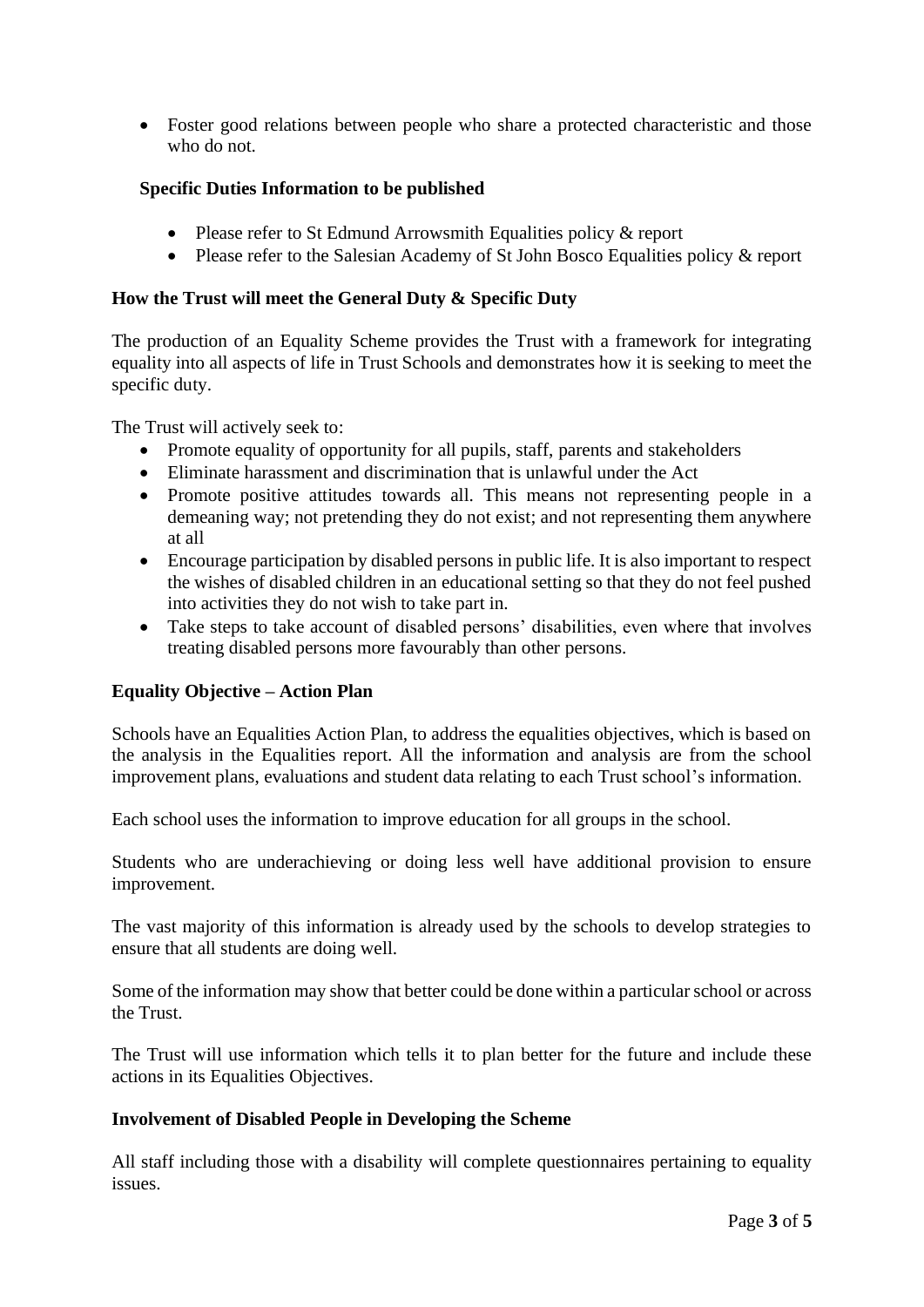Areas which need to be developed will be addressed in the Access Plan. Feedback from individual pupils and parents will also be taken into consideration.

# **Developing a voice for disabled students, staff and parents/carers**

Students, parents, guardians and carers are fully involved in the review process for any student with SEN or a disability.

The schools will encourage staff, parents or carers to disclose any disability issues affecting them.

# **The Local Governing Body (LGB)**

All parents are encouraged to stand for election to the Local Governing Bodies of Trust schools.

# **Removing Barriers**

This refers to physical, curriculum and communications issues. The Trust plans to reduce barriers in these areas are highlighted in each School's Accessibility Plan.

# **Disability in the Curriculum, including teaching and learning**

The Trust schools will ensure that people with disabilities are portrayed in a positive way.

Disability and harassment are also issues covered in RE and PSHCE lessons and relevant links made where appropriate in all areas of the curriculum.

# **Reasonable Adjustments**

The Trust schools will make reasonable adjustments to the curriculum and teaching methods as appropriate.

When a member of staff has a disability known to the school, the Headteacher and other staff will work together to meet the needs of the individual and the school as a whole.

The Trust schools will liaise carefully with Occupational Health and Trades Unions.

# **School Facility Lettings**

Please refer to the Schools' Lettings Policies.

# **Student Achievement**

All students who are disabled, with or without SEND, will have their attainment monitored in accordance with the schools' assessment policies.

# **Learning Opportunities**

The Trust schools will strive to ensure that all students with a disability are given full access to